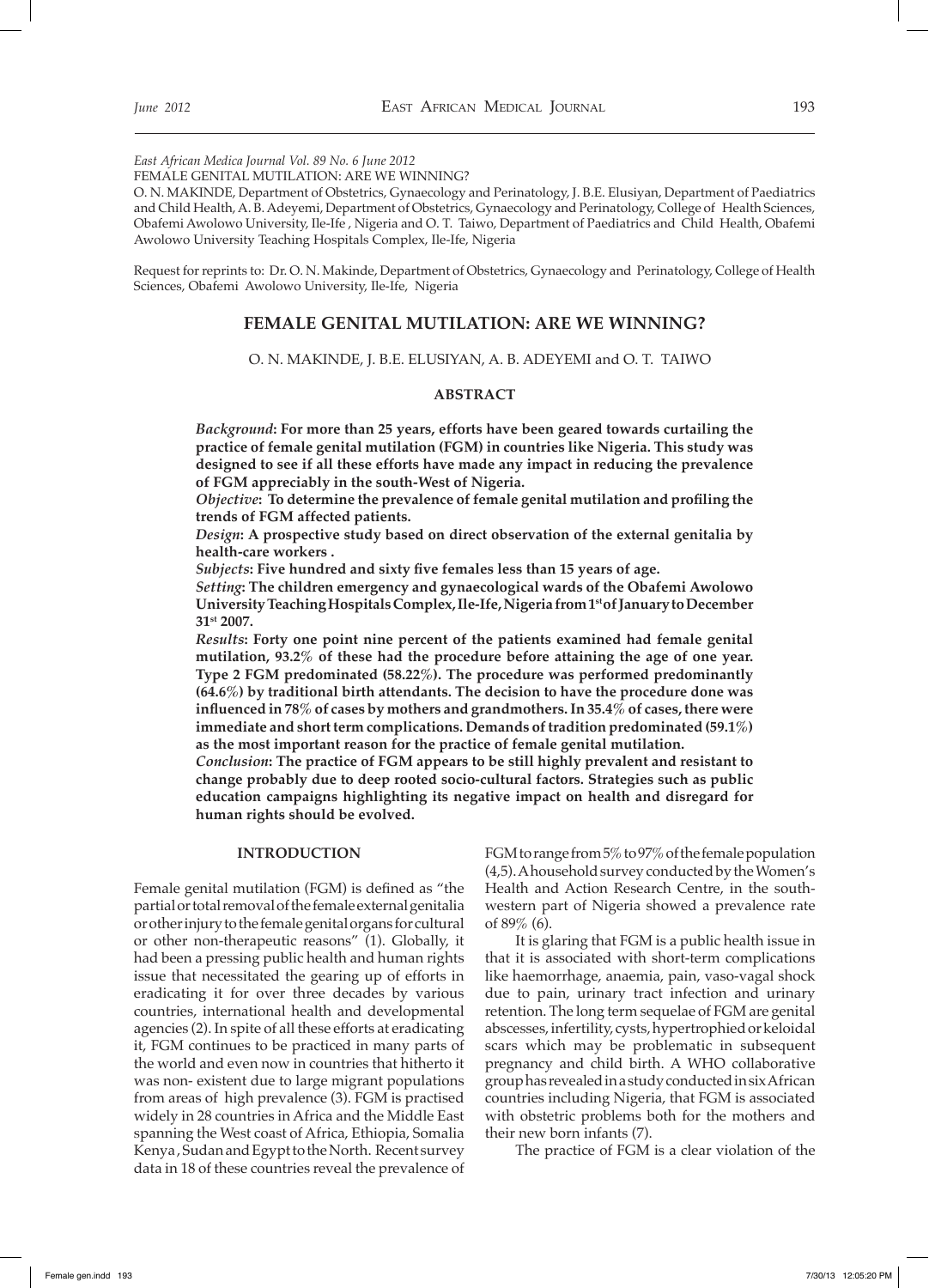rights of the girl-child as the fundamental issue at stake is the absence of an informed consent for a procedure that is not therapeutic and with potential complications. FGM is also a form of violence against women in that there is an infringement of physical and psychosexual integrity of the affected females.

Many countries in Africa are signatories to Article V of the United Nations Universal Declaration of Human Rights and the African Charter on the Rights and Welfare of the child for over two decades yet the practice of FG appears unabated despite various advocacy programmes to eradicate it (6). In view of this, this prospective study was designed to profile the trends of FGM in a Teaching Hospital setting.

#### **MATERIALS AND METHODS**

This is a prospective study carried out at the Obafemi Awolowo University Teaching Hospitals Complex, Ile-Ife, Nigeria from 1st of January to 31st of December, 2007. All females aged less than 15 years of age who were admitted consecutively to the children emergency and gynaecological wards were recruited into the study after obtaining informed consent from the parents or guardians. Direct observation of the

external genitalia by the physician (registrar/intern) on duty was carried out. These physicians had been trained in recognising types of FGM based on WHO categorisation. Categorisation of FGM into 4 types was done (1). Type I- excision of the prepuce, with or without excision of part or the entire clitoris. Type II - excision of the clitoris with partial or total excision of the labia minora. Type III- excision of part or all of the external genitalia and stitching/narrowing of the vaginal opening (infibulation). Type IV – pricking, piercing or incising of the clitoris and/or labia; stretching of the clitoris and or labia; cauterisation by burning of the clitoris and surrounding tissue; scraping of tissue surrounding the vaginal orifice or cutting of the vagina; introduction of corrosive substances or herbs into the vagina to cause bleeding or for the purpose of tightening or narrowing it; and any other procedure that falls under the definition given above.

A designed questionnaire was filled by each parent/guardian as appropriate. Each questionnaire contained socio-demographic data and parameters highlighting the trend of FGM among the patients as depicted in Tables 1 and 2. Thereafter, descriptive analysis of the data were carried out.

|           | Year           | Number           | $\%$     |
|-----------|----------------|------------------|----------|
| Age       | $<$ 1          | 153              | 27.0     |
|           | $1-5$          | 275              | 48.7     |
|           | $6 - 10$       | 76               | 13.5     |
|           | $11 - 15$      | 61               | 10.8     |
|           | Total          | 565              | 100      |
| Religion  |                |                  |          |
|           | Christianity   | 428              | 75.8     |
|           | Islam          | 137              | 24.2     |
|           | Traditionalist | $\boldsymbol{0}$ | $\theta$ |
|           | Total          | 565              | 100      |
| Ethnicity |                |                  |          |
|           | Hausa          | 23               | 4.1      |
|           | Ibo            | 23               | 4.1      |
|           | Yoruba         | 481              | 85.1     |
|           | Any Other      | 38               | 6.7      |
|           | Total          | 565              | 100      |

### **RESULTS**

**Table 1(a)**  *Socio-demographic data of patients*

#### **Table 1(b)**

*Formal education of attending parent/guardian (up to primary level)*

| None  | 46  | 8.0  |
|-------|-----|------|
| Yes   | 519 | 92.0 |
| Total | 565 | 100  |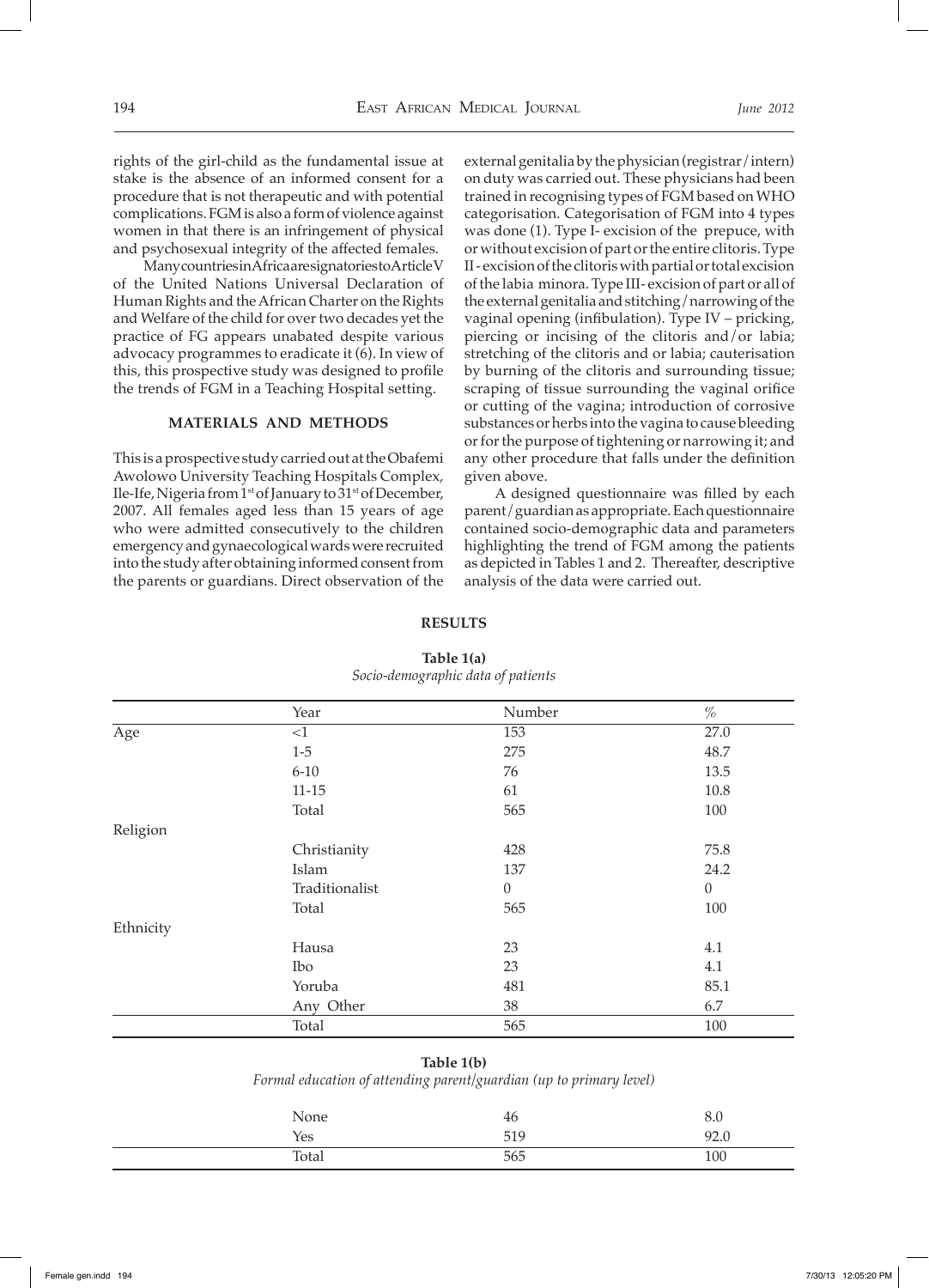Table 1(a). shows the socio-demographic data of the 565 patients seen during the study period. Four hundred and twenty eight (75.8%) were under the age of six years, and by religion, Christians predominated with a total number of 428(75.8%).As regards ethnicity, Yorubas (85.1%) predominated, being the predominant ethnic group in Ile-Ife in the southwestern part of Nigeria. Table 1(b) 519 (92%) of the parents and guardians of the admitted patients had formal education at least up to primary school.

| Evidence of FGM                         |                          | Number           | Percentage(%)    |
|-----------------------------------------|--------------------------|------------------|------------------|
|                                         | No                       | 328              | 58.1             |
|                                         | Yes                      | 237              | 41.9             |
|                                         | Total                    | 565              | 100              |
| Type of FGM                             | Type 1                   | 84               | 35.44            |
|                                         | $\overline{2}$           | 138              | 58.23            |
|                                         | 3                        | 15               | 6.33             |
|                                         | $\overline{4}$           | $\boldsymbol{0}$ | $\boldsymbol{0}$ |
|                                         | Total                    | 237              | 100              |
| Age when FGM<br>was performed           |                          |                  |                  |
| Year/s                                  | $<$ 1month               | 99               | 41.7             |
|                                         | 1month-1                 | 122              | 51.5             |
|                                         | $>1 - 10$                | 8                | 3.4              |
|                                         | $>10$                    | 8                | 3.4              |
|                                         | Total                    | 237              | 100              |
| Category of person<br>who performed FGM |                          |                  |                  |
|                                         | <b>TBA</b>               | 153              | 64.6             |
|                                         | Midwife/Nurse            | 84               | 35.4             |
|                                         | Doctor                   | $\boldsymbol{0}$ | $\boldsymbol{0}$ |
|                                         | Total                    | 237              | 100              |
| Who influenced the                      |                          |                  |                  |
| decision to have FGM                    | Grand Mother             | 53               | 22.36            |
| done?                                   | Grand Father             | $\mathbf{1}$     | 0.42             |
|                                         | Mother                   | 132              | 55.69            |
|                                         | Father                   | 5                | 2.10             |
|                                         | Other close relations    | 20               | 8.43             |
|                                         | Midwife                  | 26               | 11.0             |
|                                         | Chemist                  | $\boldsymbol{0}$ | $\boldsymbol{0}$ |
|                                         | Doctor                   | $\overline{0}$   | $\boldsymbol{0}$ |
|                                         | <b>Traditional Ruler</b> | $\boldsymbol{0}$ | $\boldsymbol{0}$ |
|                                         | Religious Leader         | $\boldsymbol{0}$ | $\boldsymbol{0}$ |
|                                         | Total                    | 237              | 100              |
| Complications                           | Immediate                | 61               | 25.7             |
|                                         | Short Term               | 23               | 9.7              |
|                                         | Long Term                | $\boldsymbol{0}$ | $\boldsymbol{0}$ |
|                                         | None                     | 153              | 64.6             |
|                                         | Total                    | 237              | $100\,$          |

**Table 2**  *Trends in the practice of fgm* 

Cont. next page.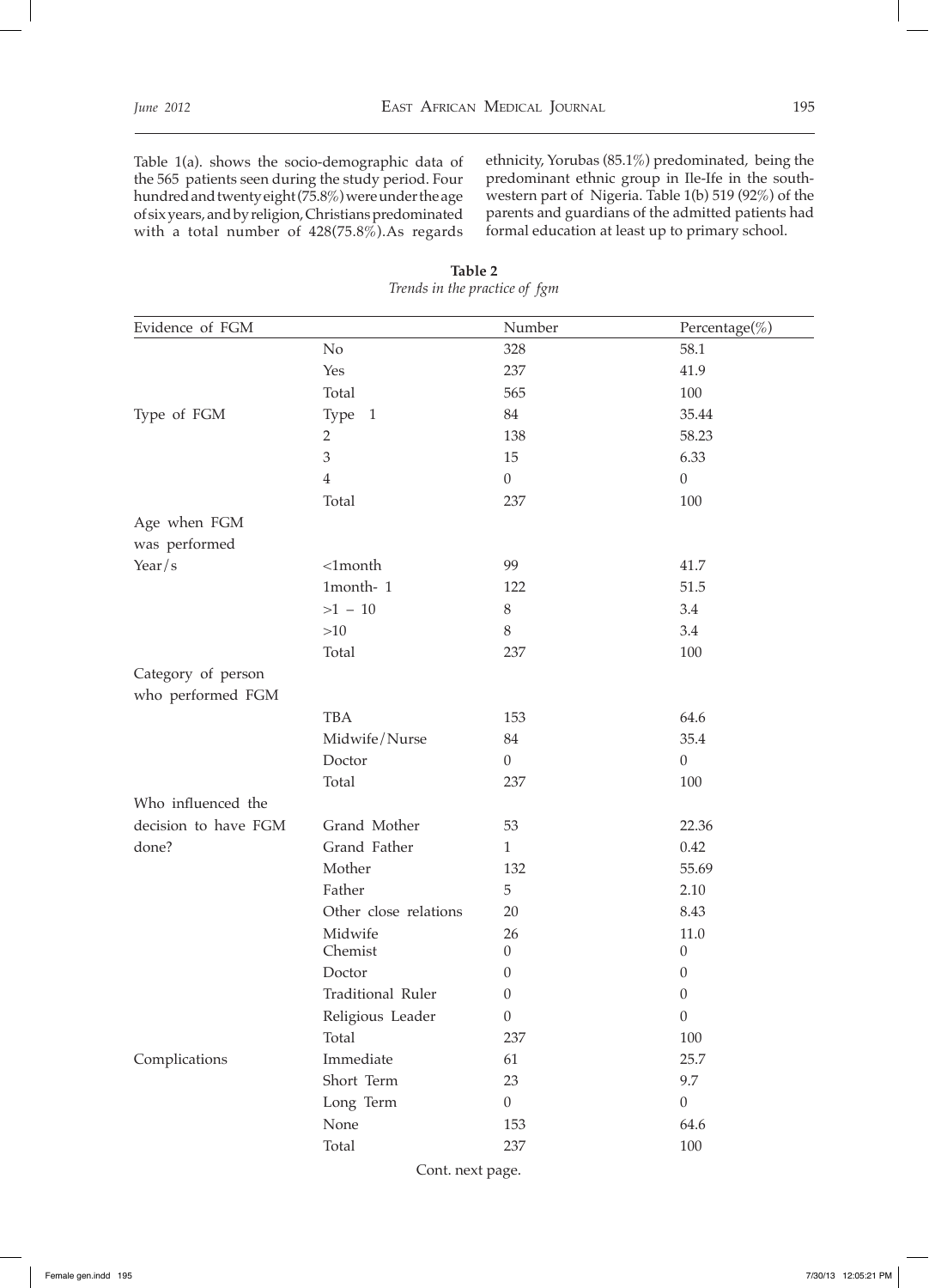|                         | Total                          | 237 | 100  |
|-------------------------|--------------------------------|-----|------|
|                         | No opinion                     | 26  | 10.9 |
|                         | Yes                            | 107 | 45.1 |
| Is Fgm Harmful?         | No.                            | 104 | 44.0 |
|                         | Total                          | 237 | 100  |
|                         | Prevention of vulva infection  | 12  | 5.2  |
|                         | of the clitoris                | 3   | 1.3  |
|                         | Prevention of excessive growth |     |      |
|                         | Perinatal death                | 37  | 15.5 |
|                         | Prevention of IntrapArtum      |     |      |
| for the practice of FGM | Prevention of Promiscuity      | 45  | 18.9 |
| Most important reason   | Demands of Tradition           | 140 | 59.1 |
|                         |                                |     |      |

Table 2 shows the trend in the practice of FGM in Ile-Ife. Two hundred and thirty seven (41.9%) of the patients admitted during the study period had female genital mutilation. One hundred and thirty eight (58.23%) of these had Type II FGM, 84(35.4%) Type I, 15(6.33%) had Type III and there was none with Type IV.

Two hundred and twenty one (93.2%) of the patients had FGM done at an age less than one year. The procedure of FGM was carried out predominantly (64.6%) by Traditional birth attendants (TBAs) and 35.4% by midwives and nurses. It is noteworthy that in 185(78.05%) of the patients who had FGM, their mothers and grandmothers influenced the decision to have the procedure done while fathers and grandfathers were responsible in only six (2.52%). Of the patients who had FGM, 61(25.7%) had immediate complications like pain, haemorrhage and vaso-vagal shock. Short term complications like infections including tetanus, urinary retention and anaemia were present in 23(9.7%). Long term sequelae were not seen in any of the patients who had FGM. There was no obstetric complication seen in any of the patients since all were nulligravidae and majority (89.2%) were pre-pubertal. When asked for the most important reason for the practice of FGM, 140(59.1%) of the parents and guardians of affected patients responded that it was due to " demands of tradition", 45(18.9%) responded that it was for " prevention against promiscuity" and 37(15.5%) responded that it was for the prevention of intrapartum perinatal death. Of the respondents who were parents/guardians of patients with FGM, 104(44%) responded that the practice was not harmful and 107( 45.1%) thought it was a harmful traditional practice.

## **DISCUSSION**

FGM had been widely practised in Nigeria for ages, and with its large population, Nigeria had been estimated to have the highest absolute number of cases accounting for about a quarter of estimated 115-

130 million genitally-mutilated women globally (8). Within the geo-political zones of Nigeria, the South-South zone had the highest prevalence rate of 77% among adult females followed by South-East zone with 68% and South-West by 65%.Paradoxically, in the Northern zones the rate is lower but the more severe types are practiced. The national prevalence rate of FGM was 41% (9). Efforts at eradicating FGM had been on for decades by WHO, UNICEF, Federation of International Obstetrics and Gynaecology (FIGO),African Union, The Economic Commission for Africa, many gender-based Non-governmental organizations(NGOs) among many other concerned groups. However, there is no Federal law banning the practice in Nigeria.

From this study ,the practice of FGM still appears to be highly prevalent as 237 (41.9%) of the in-patients who were less than15 years of age (Table 2) were noticed during the study period to have had the procedure despite the campaigns and public enlightenment concerning the practice for over two decades. This may be due to deep-rooted socio-cultural reasons highlighted in Table 2. It is note worthy to see that 519(92%) of the parents/guardians had a form of formal education at least up to primary level (Table1). Thus it appears formal education may not be a deterrent to this practice**.** FGM was carried out on most of the patients before the age of one year( 93.2%).This is a human right issue as each girl-child involved could not at such a tender age give an informed consent for the procedure which is not for any medical reason. Informed consent is a process involving autonomous authorisation by the individual concerned after full comprehension of the procedure.

It is not surprising to find out that Traditional Birth Attendants (TBAs) performed FGM predominantly (64.6%) since they have very close relationships with people in their communities at the grass-root level. The practice of FGM by trained healthcare personnel (medicalisation)should be discouraged and in this study, 84 (35.4%) were performed by midwives/nurses. " Medicalisation" which has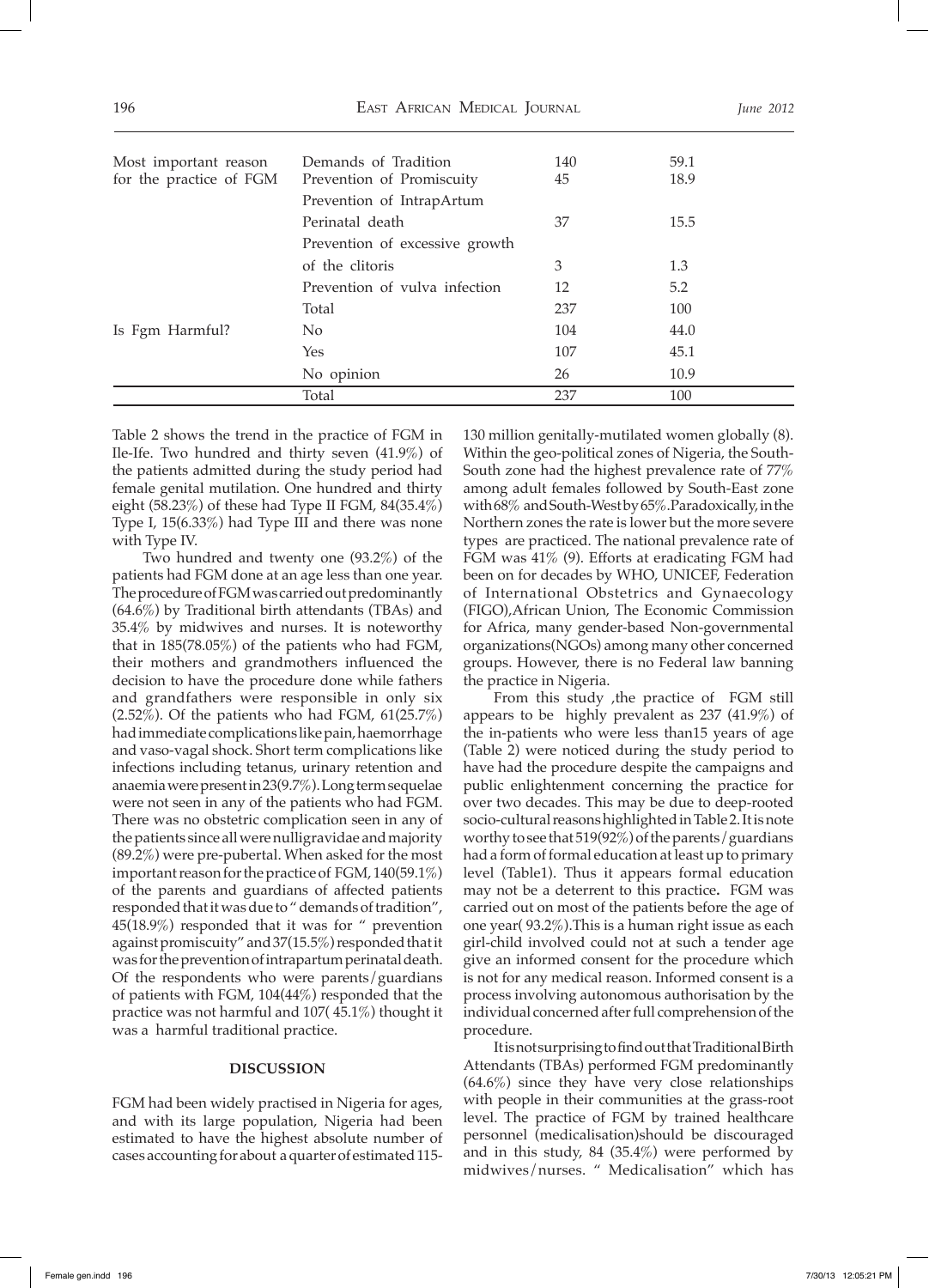been reported to be high in Egypt (94%), Yemen( 76%), Mauritania(65%),Cote d'Ivoire(48%) and in Kenya(46%) may obscure the human rights aspect of the procedure and also may hinder the development of long-term solutions for ending the practice (10).

In the study, mothers and grandmothers predominated (78.05%) in influencing the decision to have FGM done on the girl-children. This is note worthy in that adult females predominate in families in taking the decision to have the procedure performed despite many of them being aware that it may be harmful as depicted in Table 2. As a result of this, social scientists have opined that there may be deep-rooted socio-cultural reasons for the un-ending practice of FGM (11). This is buttressed in this study as shown in Table 2 where majority of the respondents (59.1%) responded that "demands of tradition" was the most important reason for the practice of FGM. Some of these deep-rooted socio-cultural reasons are: (a). It is part of a mother's duties in raising a girl "properly" and preparing her for adulthood and marriage, (b). The practice helps in preventing promiscuity, (c). It helps in preventing intra-partum perinatal death as it is believed that if the parturient's clitoris touches the foetal head during delivery, the baby may die,(d). It imparts on a girl "a cultural identity" as a woman, and confers on her a "sense of pride", a coming of age and admission to the community.

Table 2 shows that 35.4% of the patients who had FGM had immediate, short and long-term complications which have been previously highlighted. Eighty nine point two percent of the patients were pre-pubertal, consequently, would not be expected to manifest some long term complications such as infertility and obstetric difficulties. However, during the study, psychological and psychosomatic complications (12), such as disordered eating and sleeping habits, mood changes and impaired cognition were not highlighted.

FGM has also been noted to have adverse impact on a girl's education such as absenteeism at school, poor concentration and low academic performance (13).

During the study period, direct observation of the external genitalia by the healthcare worker on duty was carried out after obtaining consent from the parent/guardian of each patient. Thus accurate categorisation of the type of FGM done was possible. Thankfully in this study, majority of the patients had Type II (58.22%) for if the more extensive types had been performed generally, the complication rates would have been worse. The limitation in this study is that it was hospital based. Consequently, the prevalence rate observed could have been a "tip of the ice-berg" of what truly obtains in the community. This is buttressed by the finding of 89% prevalence in a house- hold survey carried out in the same region of Nigeria in 1998 (6). This may suggest that there

had not been much change in the practice of FGM within the last decade between that study and the present one. Furthermore, the true extent of mortality associated with the procedure will remain a conjecture unless a community based study is carried out.

It appears that from this prospective hospitalbased study that all stakeholders are not yet winning as regards the practice of FGM despite all that have been done to eradicate it for over two decades. The vision of the International Federation of Gynaecology and Obstetrics (FIGO) is that" Individual Obstetrician/ Gynaecologist would be aware of human rights issues related to women's sexual and reproductive health; would practice in concert with these rights; and would be a force at the community, national and international levels to promote the respect, protection and implementation of these rights"(14). This study is an attempt to keep this vision alive viz a viz FGM in our community and has brought to fore that it is still an on-going practice with all the public health and human right issues attached to it. It is believed that with the implementation of the following recommendations , FGM would later be eradicated:

- (a). Large-scale community based studies should be carried out to give a better understanding of socio-cultural underpinnings of FGM which eventually would help to halt the practice as deep-rooted reasons for its practice would be unearthed and dealt with.
- (b). Domestication and enforcement of international charters, declarations, laws and conventions at the local government levels
- (c). Discouragement of "medicalisation" of FGM.
- (d). Advocacy for the eradication of FGM stressing its public health and human right issues should be geared up in all strata of society.
- (e). Religious leaders may be co-opted in the attempts to eradicate FGM since from this study, the practice of the procedure cuts across religions.
- (f). The opportunity should be seized to educate ante-natal clinic attendees concerning the public health and human right issues of FGM.
- (g) Where FGM is regarded as a rite of passage for the girl-child into womanhood, a programme to serve as an alternate rite of passage(ARP) can be evolved suited to local taste (15).
- (h). As a last resort, there should be prosecution/ sanctioning of parents, guardians, Traditional birth attendants, healthcare workers and groups found culpable of FGM practice.

In conclusion, the practice of FGM appears to be still highly prevalent in our community despite decades of advocacy to eradicate it. A clarion call is being made to eradicate this unnecessary harmful traditional practice by introducing an alternative rite of passage suited to the local populace where the practice of